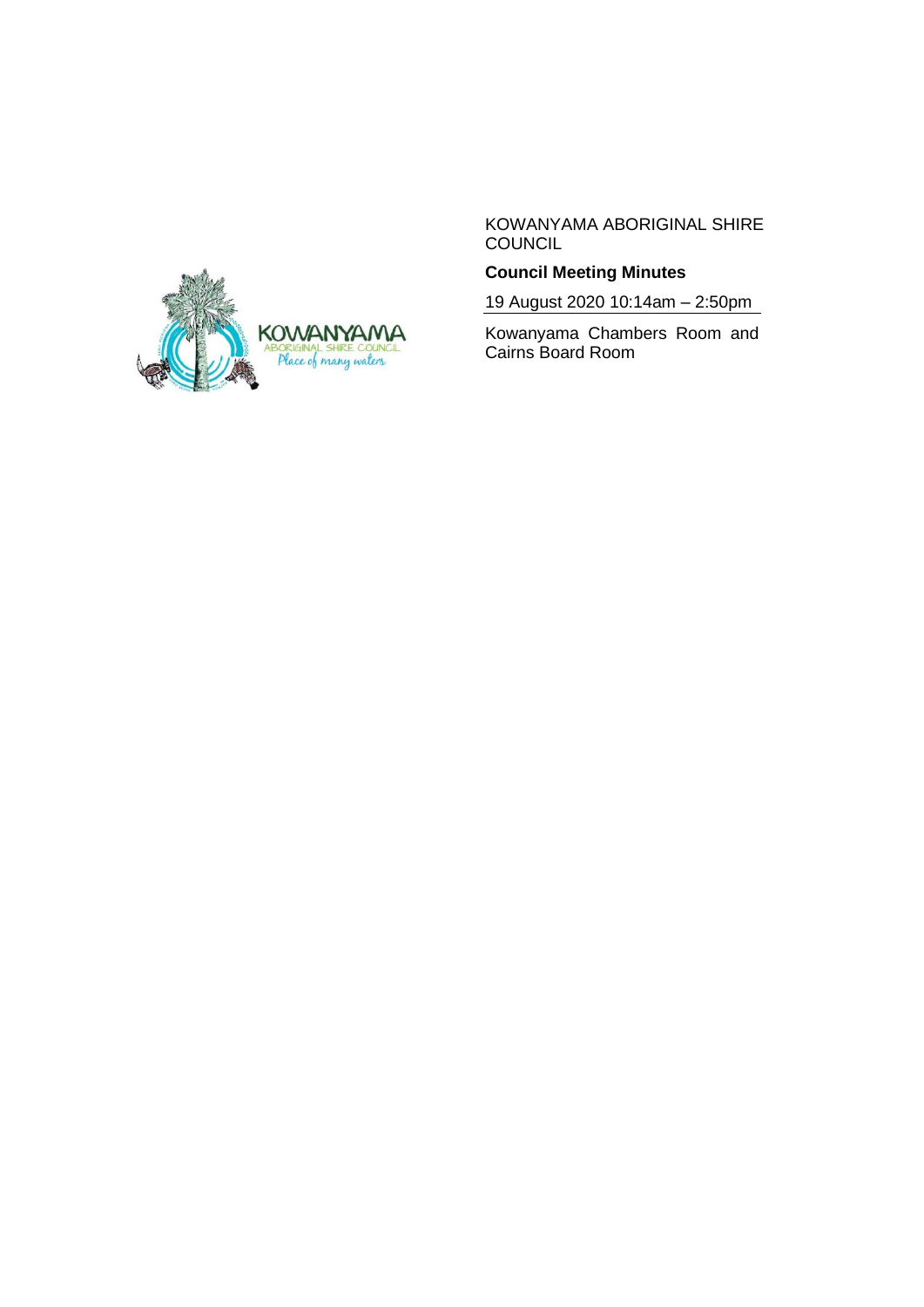# **Present:**

**Councillors**

Mayor Robbie Sands (Chair) – Cairns Boardroom Deputy Mayor Cameron Josiah (Councillor) – Cairns Boardroom Cr Teddy Bernard (Councillor) – Cairns Boardroom Cr Elroy Josiah (Councillor) – Cairns Boardroom Cr Richard Stafford (Councillor) – Kowanyama Boardroom

# **Executive**

Gary Uhlmann, Chief Executive officer (CEO) – Cairns Office

Katherine Wiggins, Executive Manager Governance and Operations (EMGO) – Cairns Boardroom

Andrew Hay, Executive Manager Finance (EMF) – Cairns Boardroom

Kevin Bell, Executive Manager Community Services (A/EMCS) – Kowanyama Boardroom

David McKinley, Executive Manager Roads, Infrastructure & Essential Services, (EMRIES) – Kowanyama Boardroom

Christine Delaney, Executive Manager Human Resources (EMHR) – Kowanyama Boardroom

### *Meeting Commenced: 10:14am*

# **1) Welcome & Apologies**

The Mayor welcomed the Councillors and Executive team to the meeting and thanked the Cairns Office for welcoming the Councillors to Cairns.

#### **2) Minutes from Previous Meeting**

- EMGO briefed the minutes from the last meeting

| <b>RESOLUTION – Minutes</b>                                                 | <b>Moved: DM Josiah</b>                 |
|-----------------------------------------------------------------------------|-----------------------------------------|
| Minutes from previous Council Meeting 22 July 2020                          | <b>Seconded: Cr Stafford</b>            |
| <b>Minutes</b><br>That the above minutes be adopted as true and<br>accurate | <b>MOTION CARRIED:</b><br>All in favour |

# **3) Action Items**

Some adjustments to the last council meeting Action items to be made:

- Veterinarian will be in community from Wednesday 19 August until Friday 21 August
- A priority is for at risk dogs to be de-sexed or put down

*Mr Bell entered meeting at 10:33am*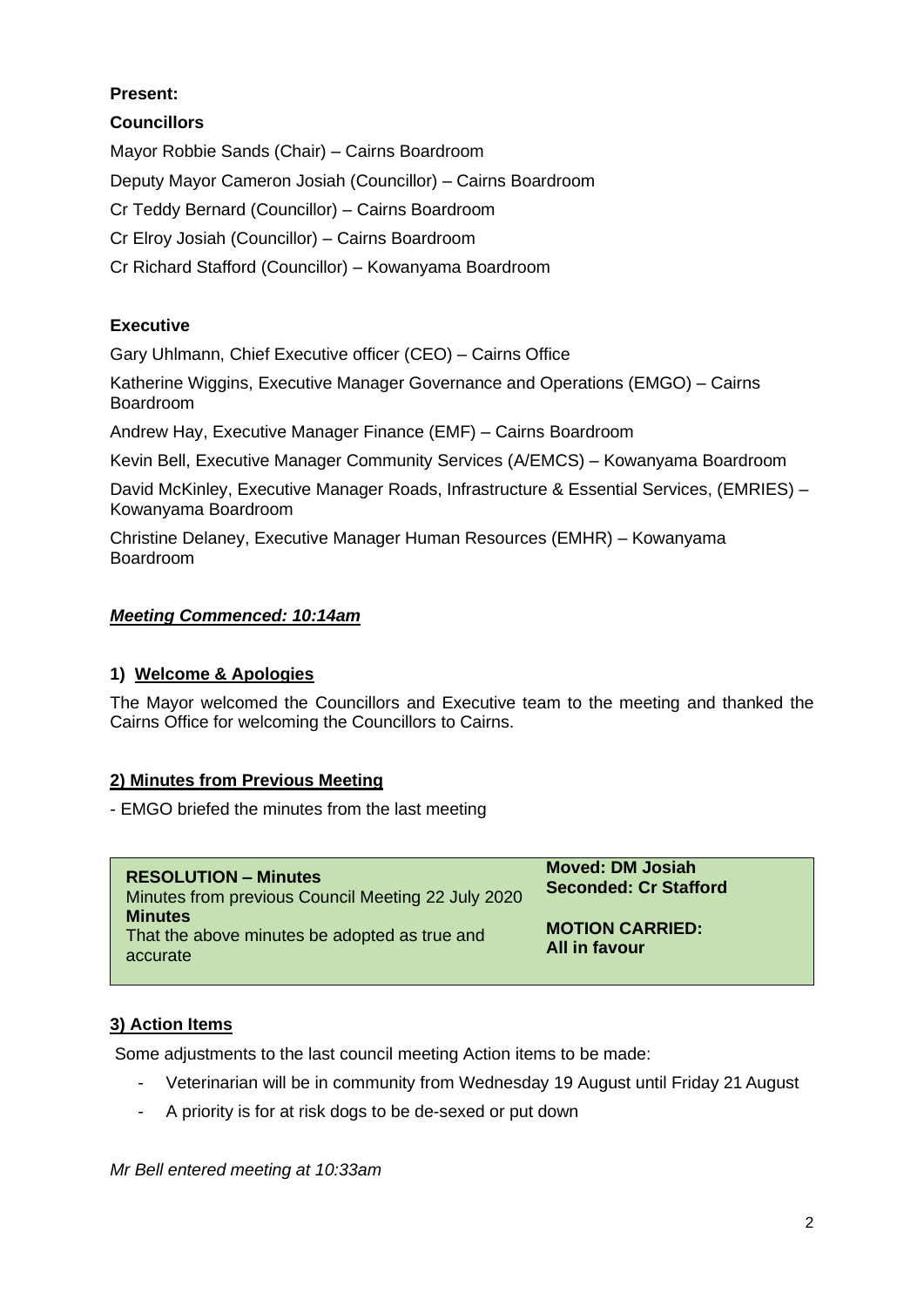- CR Stafford mentioned that the fencing around the Sports Club is inappropriate as it does not provide privacy
- Cr Stafford advised that the Bistro area should be a closed in area so that children were not in the main part of the canteen.

#### **Action Item**

- EMIRES to check the design to ensure that the bistro is closed in area so that children were not in the main part of the canteen.
- Interviews have been conducted by the EMRIES for the Mechanic position
- CR Stafford mentioned that National Disability Insurance Scheme (NDIS) clients have been offered an electric stove which is not acceptable due to the cost of power to run it and that gas stoves are more suitable.

# **Action Item**

EMCS to check if NDIS clients are provided electric or gas stoves.

# **4) Reports**

-

### **a) Chief Executive Officer**

- Roads Program the Roads Crew have done and continue to do an excellent job. Credit to be given to the Roads Crew who have been working 6 days a week. Shelfo is almost finished.
- The Premier's visit has been postponed
- The new dump site should have an incinerator included. The proposed new dump site requires a 24KA to be issued
- Batching Plant In the final stages of buying back
- Cattle Company getting closer to the final transfer (6 weeks) to Council.
- Topsy Creek In the process of engagement with Minister's office for the closing of Topsy to commercial fishing
- Canteen Lease EMGO is resolving with Sports and Recreation
- In the process of obtaining new vehicles for the airport and the Rangers
- $EMRIES the accountability for council vehicles all vehicles to be signed for and$ recorded. Any damage occurred while signed out, employee/driver will be liable. Also log books to be kept.
- Corona Virus update Queensland is looking pretty good, but Victoria is having a lot of problems. Community to be prepared for any cases in Far North QLD
- Technical Working Group (TWG) Meeting It has been reported that Council has tenancy management responsibilities for 60 properties.

### **Action Item**

EMF with EMGO to review asset register to identify properties that are managed by council.

Homelessness and overcrowding – current housing data may not be accurate. Council may need to undertake a community consultation to identify the real figures.

# **b) Executive Manager Governance and Operations**

Ms Wiggins presented the monthly report for Governance and Operations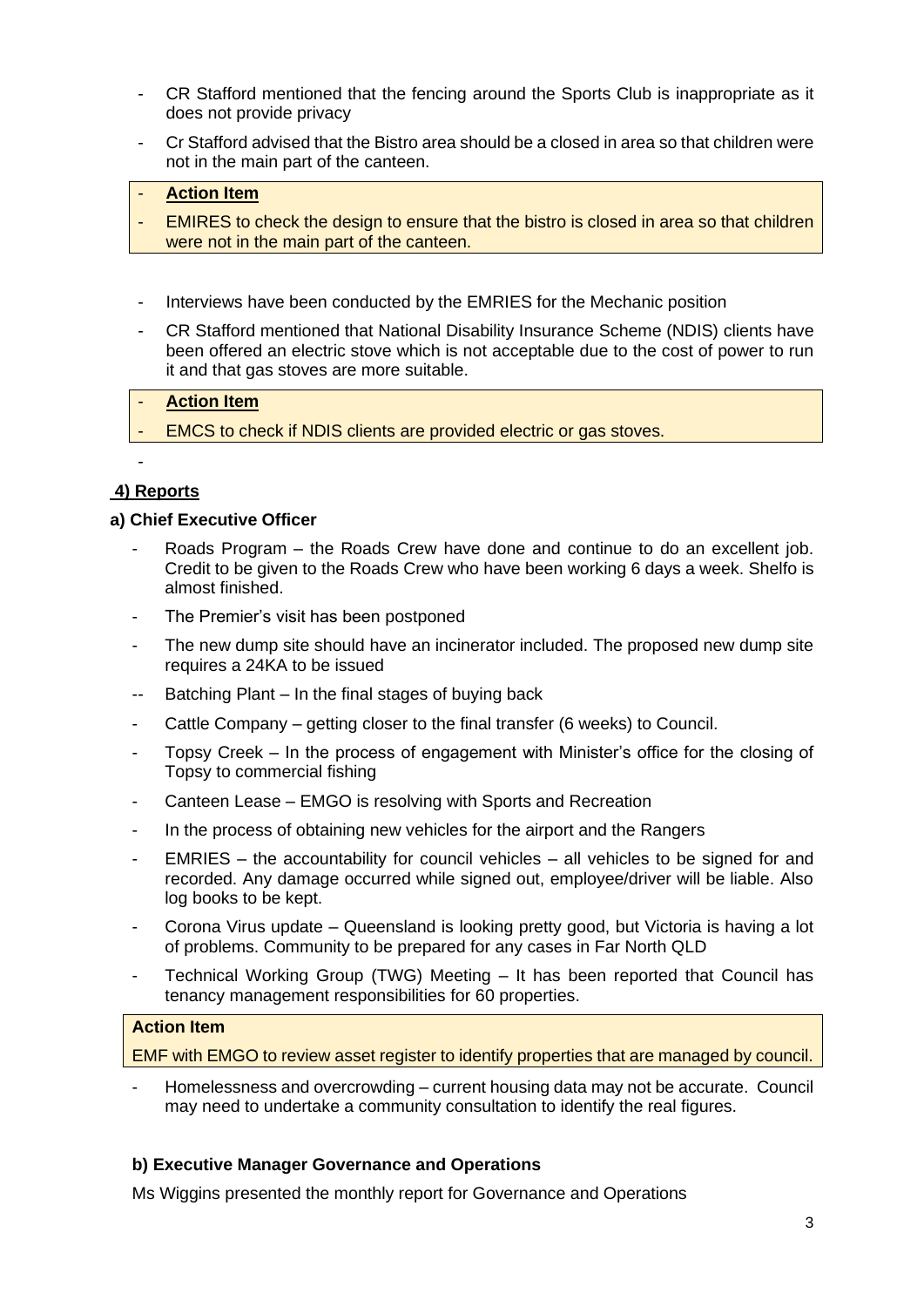# **Carbon Farming**

Council has obtained a "Certifate of Verification" which identifies that our carbon project "…enables the continuation of cultural practice" and the "…project brings toegther both western and Indigenous sceintists". We will report this in the next edition of our newsletter. An aritcle of the benfits of carbon farming was provided,

### **Noise restrictions**

Council is aware that after hours noise continues to be an issue for Kowanyama community members. Noise can result in lack of sleep which impacts the mental and pyhsical health of people (including children), can lead to poor educational attainment and non attendance at work. As a result of this a review have been underaken on the current powers the police and the council have to restrict noise. Recommendations include:

- 1) Council liaises with the Police to request that the Police more effectively enforces its powers to issue noise abatement directions.
- 2) Council can take the following steps without the need for Police intervention, or Local Law amendments:
	- a) issue a Penalty Infringement Notice or institute a prosecution for the offence of causing an environmental nuisance;
	- b) issue an Environmental Protection Order requiring the cessation of noise that exceeds an environmental protection policy, or that gives rise to a breach of a person's general environmental duty.
- 3) Council can amend its Local Laws to impose a penalty on occupiers of residences, where the residence has been the source of excessive noise on multiple occasions.

The Executive will be looking at implementing these recommendations in the coming weeks.

# **Close the Gap Target**

In 2005 Aboriginal and Torres Strait Islander Social Justice Commissioner Tom Calma urged Australian governments to commit to achieving equality for Indigenous people in health and life expectancy within 25 years. Non-government agencies responded to Calma's appeal, developing a National Indigenous Health Equality Campaign in 2006, and launching a *Close the Gap* campaign in 2007. These targets have recently been reviewed.

Following this review, the Commonwealth has issued new Close the Gap targets. At the centre of the National Agreement are four Priority Reforms that focus on changing the way governments work with Aboriginal and Torres Strait Islander people. The Priority Reforms aim to:

- Strengthen and establish formal partnerships and shared decision-making
- Build the Aboriginal and Torres Strait Islander community-controlled sector
- Transform government organisations so they work better for Aboriginal and Torres Strait Islander people
- Improve and share access to data and information to enable Aboriginal and Torres Strait Islander communities make informed decisions.

#### **Land**

Council is still attempting to gain agreement from Housing that people who surrender Katter Leases for the purpose of new build construction will be able to tenant the property.

# **Dump**

Council is currently undertaking projects that have been funded from the Indigenous Councils Critical Infrastructure Program (ICCIP). One of these projects is the planning for the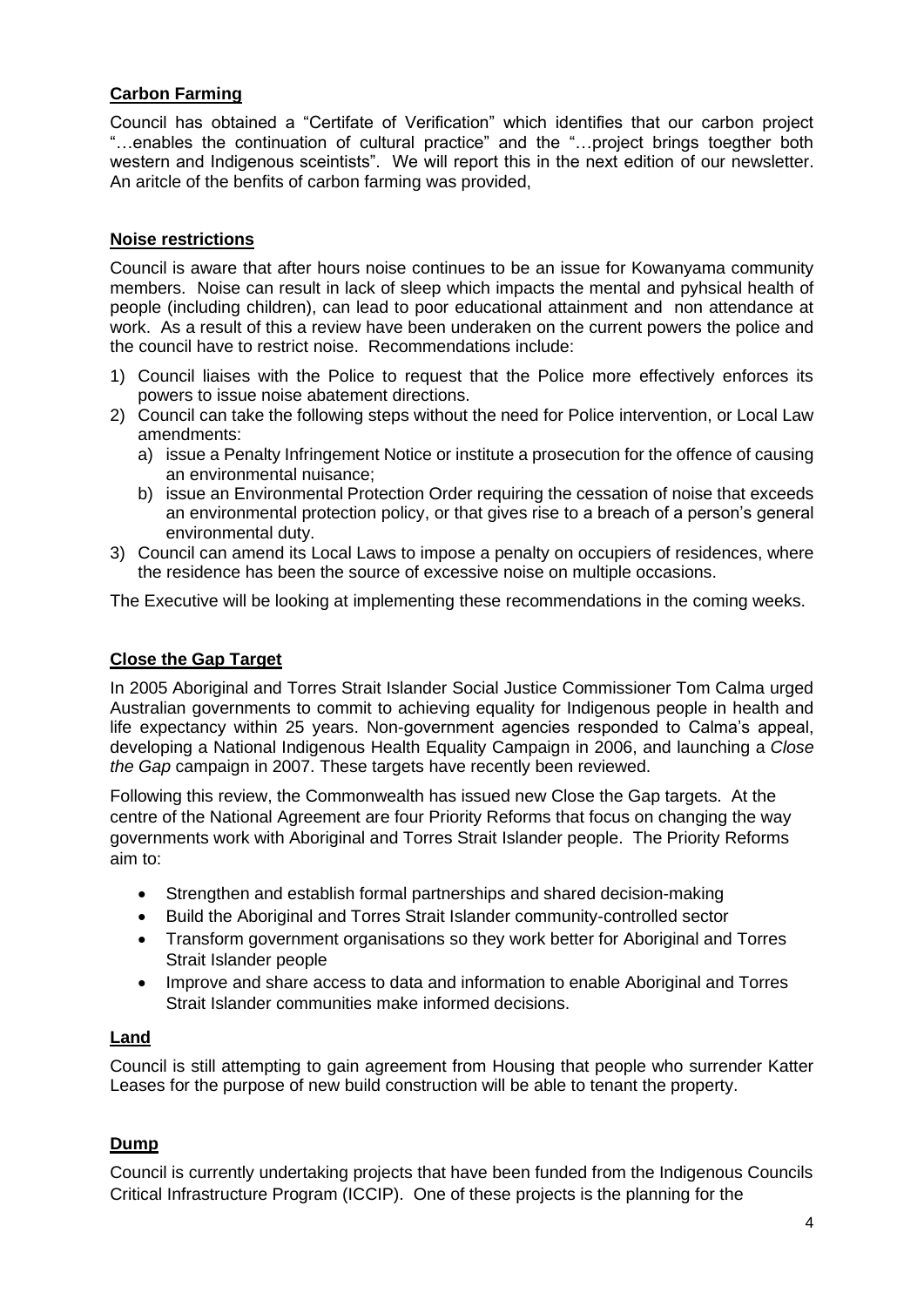relocation of the current dump (to note we do not have funding for the actual relocation of the dump).

It is estimated that the current dump can be used until 2022. Infrastructure, Roads and Essential Services have coordinated an initial concept plan for the site relocation.

Once a site has been agreed, council will progress issuing a 24KA. This will enable council to utilise the land in accordance with native title legislation.

#### **Action Item**

EMGO with EMCS to undertake a community consultation for the relocation of the dump

### **Rangers**

A review is currently being undertaken as to the possible models on ranger management. We are awaiting advise from the Department of Prime Minister and Cabinet (PMC) to finalise the review.

### **Review of Charges**

It has been highlighted that some residental and commerical properties in Kowanyama are not being charged in line with our "Fees and Charges" and "General Rates Equivalent Charges". Governance and Operations will be working with Finance to undertake an audit of what should be charged.

#### **Operational Plan Year End Review**

Ms Wiggins, EMGO, presented the report:

The purpose of an Annual Operational Plan is to set the projects that Council employees will be working on during the year to ensure that employees can effectively plan projects and to ensure council employees use resources as agreed by the Council. The projects contained in the Operational Plan are linked to the annual budget (which also needs to be approved by council).

As per the Local Government 2012 Regulations, every three months (a quarter) the Chief Executive Officer must present a written assessment of the local government's progress towards implementing the annual operational plan. This update provides the Quarter 4 update, which is the final year update.

Self-assessment updates from the Executive Managers have been provided. Departmental and whole of council averages have been calculated, as below:

| Office of the CEO - Department Average                                              | 86% |
|-------------------------------------------------------------------------------------|-----|
| <b>Community Services - Department Average</b>                                      | 86% |
| Finance - Department Average                                                        | 92% |
| Governance and Operations - Department Average                                      | 81% |
| Human Resources - Department Average                                                | 87% |
| Infrastructure, Works and Projects (Roads, Infrastructure and Essential Services) - | 47% |
| <b>Whole of Organisation Average</b>                                                | 80% |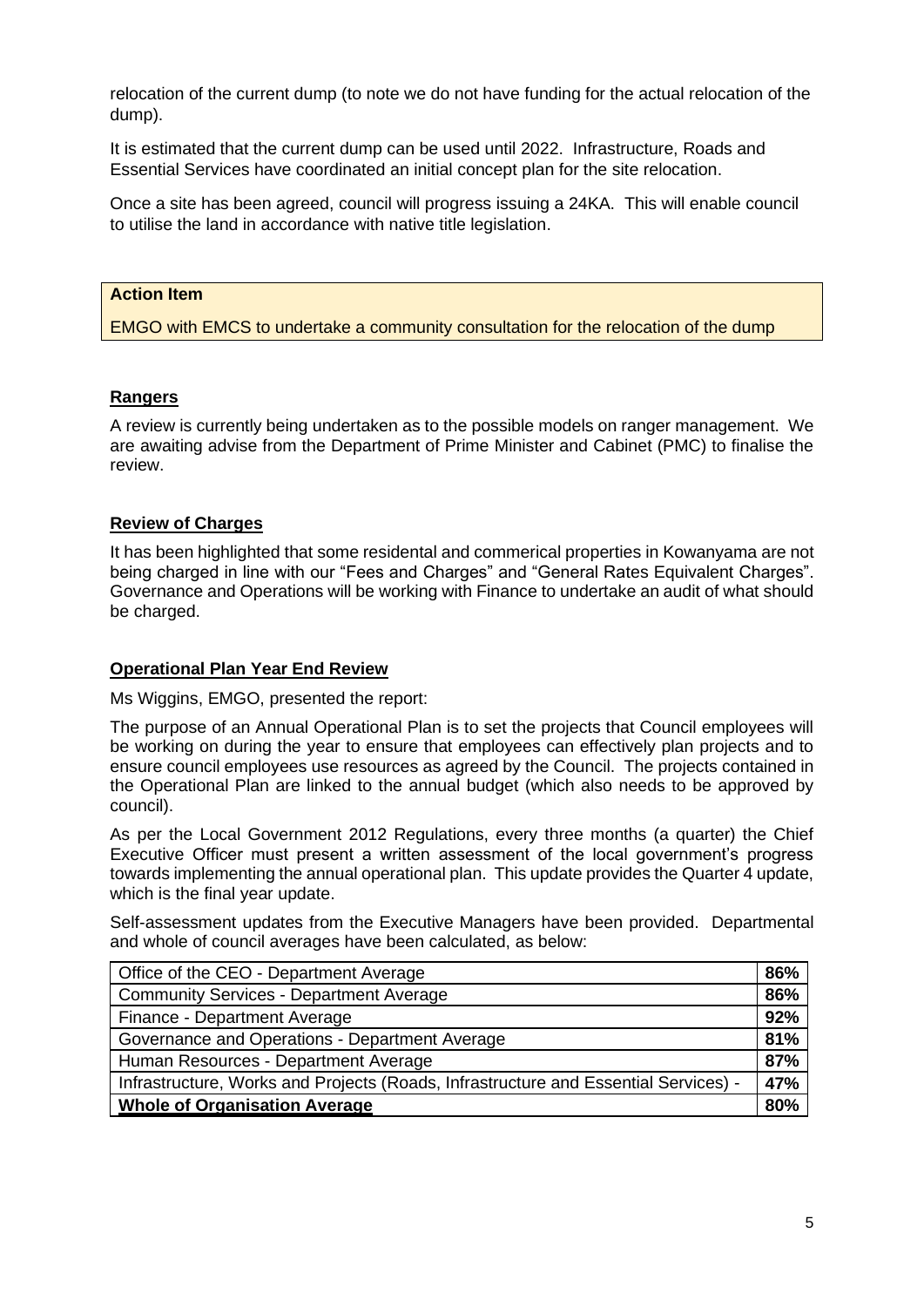| <b>RESOLUTION - 2019-2020 Operational Plan Final</b>                | <b>Moved: Cr Sands</b>      |
|---------------------------------------------------------------------|-----------------------------|
| <b>Year Review</b>                                                  | Seconded: Cr C. Josiah      |
| That Council endorse the 2019-2020 Operational Plan MOTION CARRIED: | 4 in favour – 1 against (Cr |
| <b>Final Year Review</b>                                            | Stafford)                   |

### **c) Executive Manager Finance**

Mr Hay, EMF presented the monthly update for Finance.

A Finance report for the month of June 2020 has not been completed for June as Council is finalising end of Financial Year for 2019-2020 and awaiting External Audit by the Queensland Audit Office.

Mr. Hay provided a 6-year Financial Statement for the Carbon Farming cost centre. This include operating and capital expenditure allocated to Carbon since 2014.

Auditors have been in the Cairns Office for the week

*Ms Wiggins left the room at 11:55am and returned at 12:05pm*

- Cr Stafford requested training for Councillors on financials

### **Travel and Accommodation Policy**

Mr Hay, EMF, presented the report.

The change in policy is to reflect the setting of an applicable rate that is in line with the ATO guidelines and allow Council to update these rates once published by the ATO annually.

| <b>RESOLUTION - Travel &amp; Accommodation Policy</b> | <b>Moved: Cr Bernard</b>                |
|-------------------------------------------------------|-----------------------------------------|
| That Council endorse the Travel and Accommodation     | Seconded: Cr C. Josiah                  |
| Policy                                                | <b>MOTION CARRIED:</b><br>All in favour |

Travel and Accommodation policy will be reviewed annually and updated rates as per the ATO

#### **d) Executive Manager Roads, Infrastructure and Essential Services**

#### **Works –Roads**

Mr. McKinley, EMIRES presented the monthly report for Roads, Infrastructure and Essential Services.

Roading team have lodged a submission with Queensland Reconstruction Authority & Disaster Recovery Funding Arrangements (QRA & DRFA) for related works for the Town Streets and Kowanyama Dunbar Rd.

Heavy formation and 50mm Gravel Top Up on Topsy Road have been completed and DRFA works have been completed on South Mitchell Rd.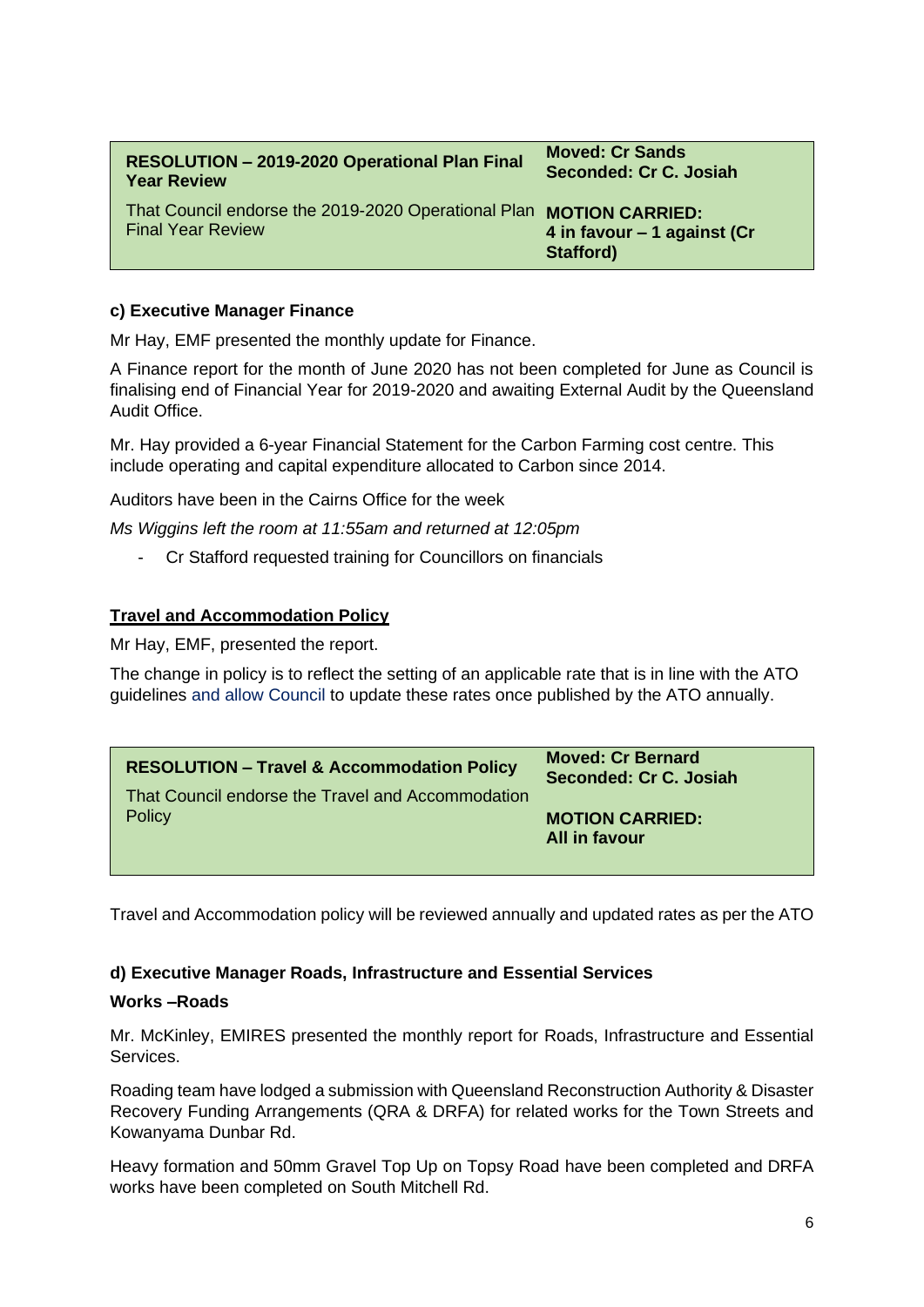The Roading Crew have completed the in-field assessment for the Alice to Coleman section of Council's road network and have been successful in gaining \$3.5 million to complete works on this section.

Council has engaged 2 new contractors to assist with the road program with the supply and operation of water trucks. They are Kowanyama Civil Projects (Monty Gilbert) and Vandy Beasley. Both are local Kowanyama people.

The Roads Crew is expected to continue on Landing Rd for another 8 days then move the operation out to the Coleman River end of the Alice to Coleman section.

The roads crew have also engaged a full-time mechanic to keep the operation going and will act as a plant supervisor. They will be responsible for all heavy plant and assist contractors with their plant in servicing and maintenance.

#### **Rangers**

Rangers are out on country, performing weed and fire management, as vehicles allow.

Also, crew have returned to the Oriners outpost to continue land management activities.

Fitzroy is preparing land management activities for the next financial. 2 x new Hilux ranger vehicles on order.

Viv Sinnamon has returned to assist and lift the profile of the existing Rangers through providing support to Scotty and the team.

#### **Parks & Gardens**

Parks and gardens team are working tidying and cleaning throughout community, along with maintaining the market garden and propagating seeds for future planting. This has not changed from last month

#### **Animal Control**

Vet and Tropical Health staff visiting community week of the 17 August 2020, and in doing so will be providing technical support to Shernel Banjo and Scott Olds where a focus will be on domestic animal welfare and additional environmental health support to Essential Services.

#### **Building Services**

Building works for repairs and maintenance are continuing, however with the biosecurity road closures no new upgrade works have commenced. All contractors have been informed of the requirement to employ local people as trades assistants with discussions continuing utilising Council's carpenters for on the job upskilling.

Pamela Lumsden, Building Services Manager is delivering quotations for the QBUILD carport program for next financial year.

Also, Pamela is providing quotes for home ownership program and quotations for the NAHA program.

Business as usual with roll out of QBUILD maintenance program.

#### **Projects**

WORKSHOP COMPOUND – Demolition & construction of sheds + toilets to the workshop compound.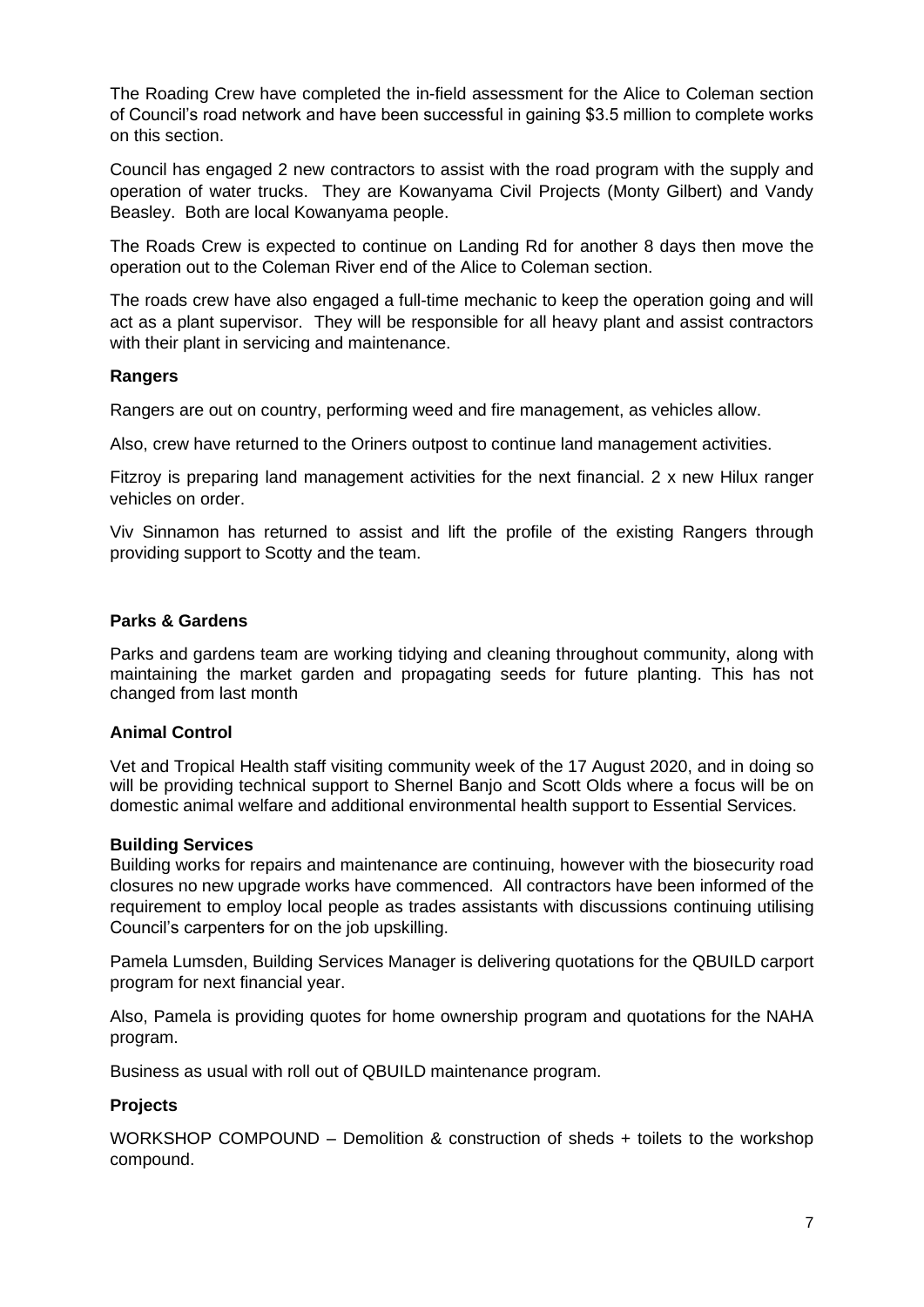Tender was completed in accordance with the KASC Procurement Policy. All tender submissions were accepted by COB 12/08/2020.

Tender Assessment meeting booked for Rebecca Dennien & Jacqui Cresswell have review tender submission (4 - 5 Builders).

A tender award recommendation will be issued for approval by David & Gary on completion.

FAMILY BISTRO / CANTEEN RENOVATION – New family bistro construction / renovation of canteen

All required project documents have been completed & submitted to Building Certifier for Building Approval.

In accordance with KASC Procurement Policy the tender will be advertised & available to download from the KASC website – tenders page. All tenderers will be requested to email Rebecca to manage a tender register for issue of addendums or Extension of Time.

### **Wellness Centre**

Rebecca attended Kowanyama on 12/08/2020 to finalize the stage 2 plans for the Wellness Centre (Arts & Culture Centre). Stage 2 works will include new roof, re-cladding external & demolition / construction of a new toilets block.

Stage 1 will include electrical upgrade, new windows throughout, new kitchen, internal renovations, make good of stairs & stage access for future use. These works are expected to commence on site in September.

#### **Contractors Camp / Storage**

Covid funding was confirmed this week to allow for contractor's storage compound & single person accommodation units.

Draft design for storage compound provided for confirmation during Kowanyama trip 23-24/07 – Review of the Gas Australian Standards is required to confirm proposed works. All waste & tendered machinery will need to be removed from site

Design Development for stage 1 of the contractor's camp to be advanced when Building Approval for the workshop & Family Bistro / Canteen renovation are completed. An engineer inspection is required for the original dongas being utilized for the Civil Camp to proceed with this project. An internal work order has been requested for cleaning of the dongas rooves in their current location.

# **Aged Care**

Renovation works at the Aged care centre are underway with completion expected end of month August 2020. The Gazebo is nearing completion with internal works underway for new amenities & the office upgrade. Site Inspection was completed on 11/08/2020 & the tiler was on site complete the Amenities waterproofing & tiling.

# **Airport**

Airport activities for July 2020

Operationally the airport is busy with maintenance and repairs to plant and equipment. The main priority is the refuelling truck which needs a much-required service and parts replacement if it is to function safely. Training and Certification is also required for aviation refuelling, ARO renewals and other pending courses are being investigated.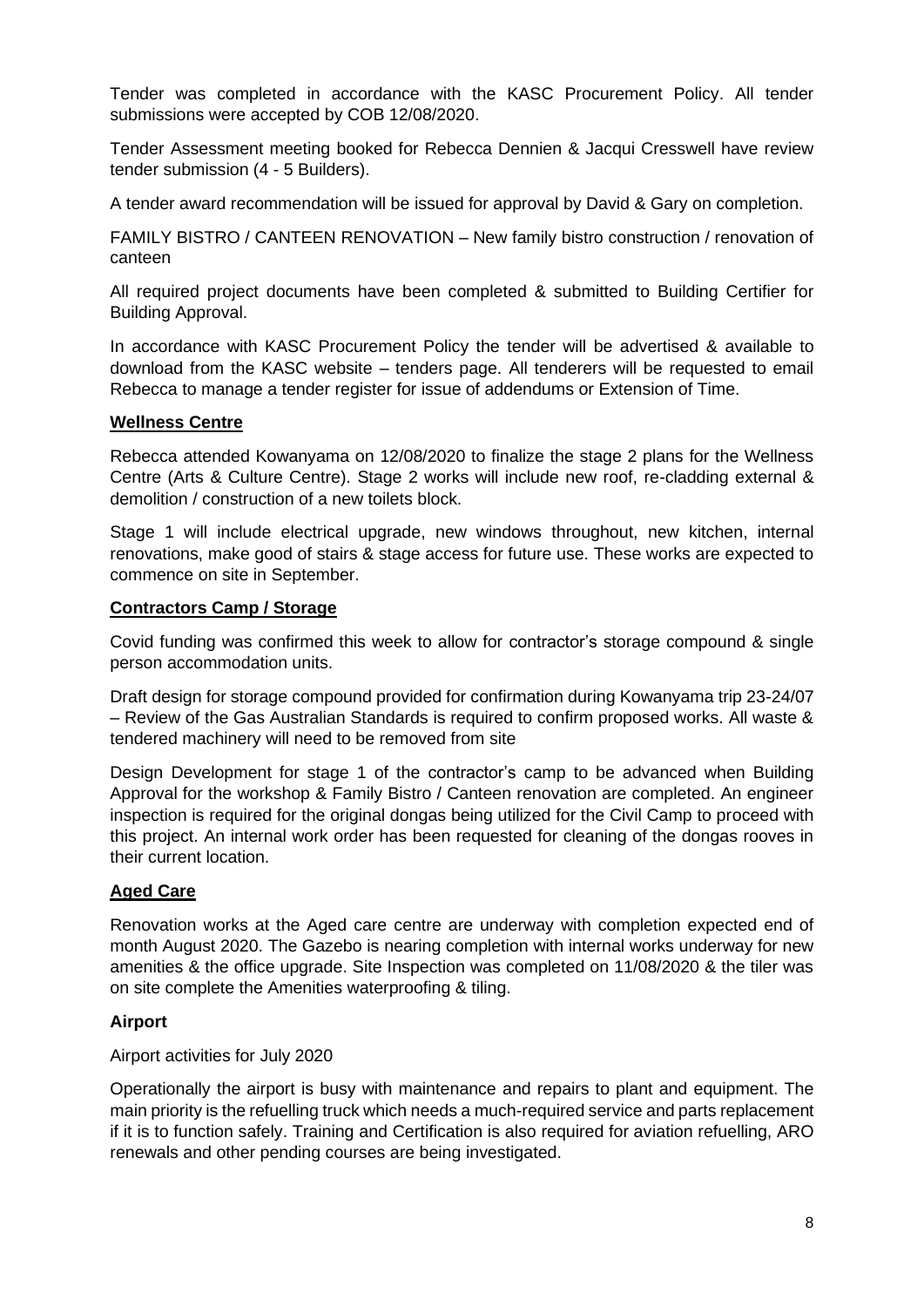Safety and continuity of air services are the airports priority and we are looking forward to a busy next few months as travel restrictions ease around Cape York.

# **Essential Services**

### POTABLE WATER

At present Council have no water restrictions as all three pumps are running at capacity, Essential Services can keep up with demand. Essential Services are maintaining the quality of water supplied on a daily basis, and when the system is fully commissioned and handed back to Council and all systems are on line, the system should be automated and less hands on, Essential Services are removing the citric acid system as it caused the failure, and the high levels of Trihalomethane (THMs).

The citric tank and pump are being re –purposed in conjunction with the tank currently being used for Sodium Hypochlorite (HYPO 10) as both will be running in conjunction with the saltwater chlorination and holding 2000litres to keep up with demands, a new tank will be installed in the front of the building and store the HYPO 10 as a backup, for the chlorination.

The fluoride system, to date is not in operation, Essential Services are waiting for commissioning and hand over to be completed.

Michael Leslie, Essential Services Manager currently setting up a maintenance schedule for all systems, machinery and vehicles for which Council officers will follow manufactures specification on servicing.

Contractor (PIMS) arrived on the 17-7-20 and was here for 10 days during that time they, cleaned both reservoir tanks, replaced all bearings and seals on all water pressure pumps and swapped pump two for the new pump which was at the ponds, Council now have a spare pump in stock, ready for use during any failures.

AUSTEK also upgraded the SCADA system (monitor, keyboard, main tower and new software)

#### **Sewer**

Reticulation and ponds are functioning ok with minimal disruption to service. The pumps are aging and causing concern that is being addressed through introduction of maintenance programs and in some wells masuration pumps or grinders and pump rebuilds/2 x new pumps.

Also, on the 16th sewer pump station 2, there was a failure on pump 1 and the soft start switch, we had a new pump coming up with PIMS and replaced it on the  $17<sup>th</sup>$  and again due to sound asset management practices, Jarod through the help of AUSTEK replaced the soft start switch.

A new sewer pump is on back order it should be here soon, as back up as there are no spare pumps for pump station 1 and 2 the main pump stations.

Otherwise business as usual.

#### **Landfill**

Currently still providing 2 x wheelie bin kerb-side pickup per week, Officers still in the throes of site waste pushups and in conjunction with Community Development Executive Manager, implementing Containers for Change.

Workshop Contractors are in the throes of repairing both Council owned compactor trucks.

#### **Workshop**

With parts now arriving on a regular basis and appropriate tooling in the workshop we are now able to service and repair vehicles and equipment accordingly.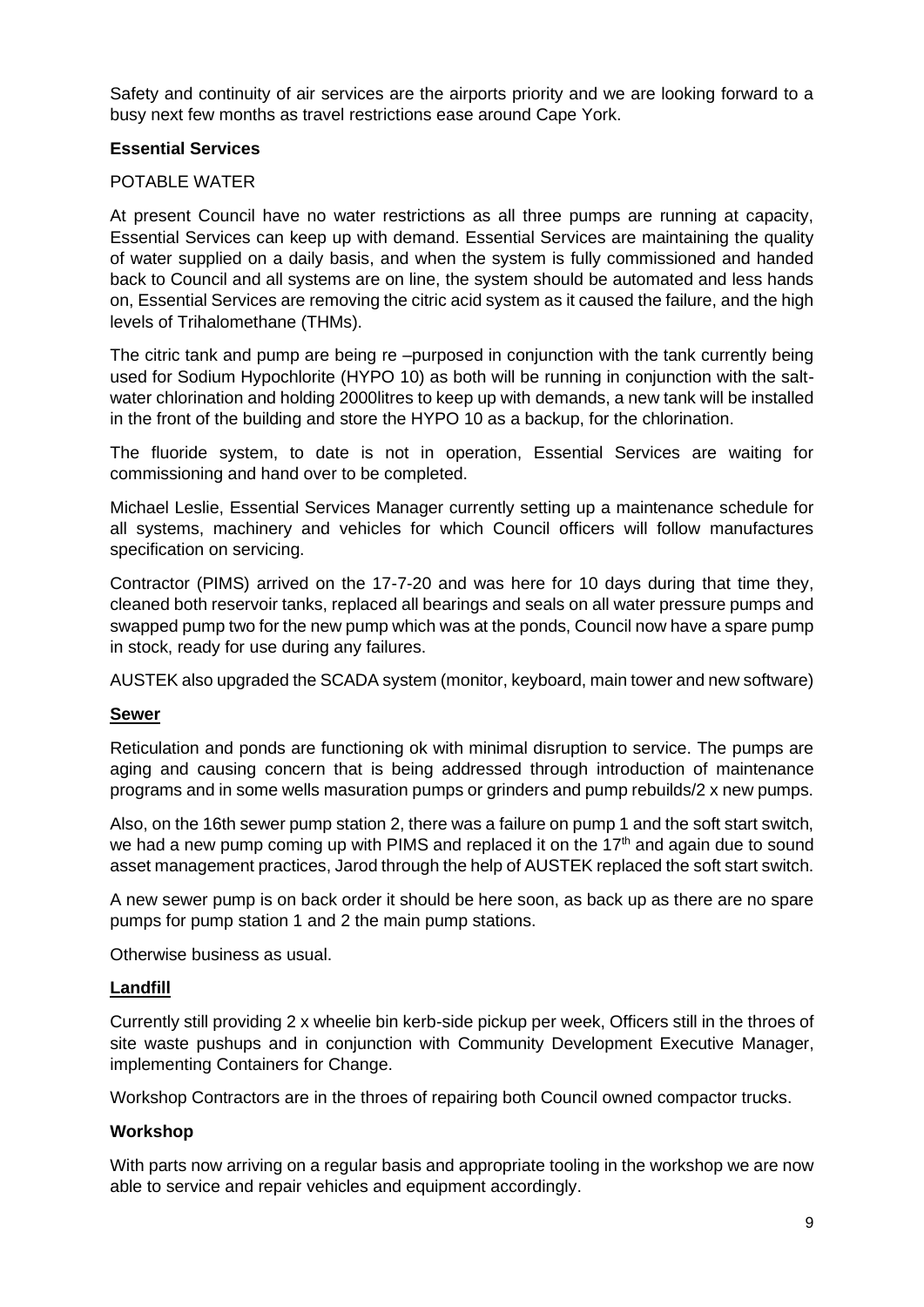New workshop lights and power points have been fitted.

New air lines and hoses to be fitted in designated areas for faster production.

The workshop has successfully completed repairs and maintenance to Parks and Gardens Hino truck and ATV.

Garbage truck up and running, waiting on parts to arrive for both compactor's

Essential services Hilux. Running repairs to roads crew graders and rollers and Training centre Hilux.

A large percentage of vehicles in the council fleet has been inspected for repairs and maintenance with parts arriving weekly.

The introduction of Dan Cox from DCP mechanical has taken pressure off the workload which was greatly needed.

Bastian Bernard is transitioning well into his new role in the workshop. He is keen to learn and willing to do tasks that are required.

The reintroduction of Ishmael into the workshop will make a huge difference with regards to being able to supply tyre repairs and refits to private work as well as being able to assist in workshop maintenance and repairs.

Workshop are in the process of getting the Aircraft refueling truck serviced and certified as per aviation specification requirements.

### **Batching Plant**

The batching plant tender was due for renewal as of 30 June. The CEO is negotiating with R&K Civil, for Council to outright purchase the plant and equipment.

*Cr Elroy Josiah left room at 12:14pm and returned at 12:20pm*

- Aged Care – if possible a fire pit to be added into plans

#### **Action item**

EMRIES to check that there is a fire pit in the plans at the Aged Care Centre as this is important **culturally** 

Lunch Break – 12:41pm to 1:38pm

#### **e) Executive Manager Community Services**

Mr Bell, EMCS, provided the monthly update for Community Services.

- Renovations are near completion at the Aged Care Centre
- 4x4 bus arrived in Cairns
- Planning for more comprehensive radio broadcast with Russel (DJ Announcer). Mayor and Qld Health to organise and participate in some live radio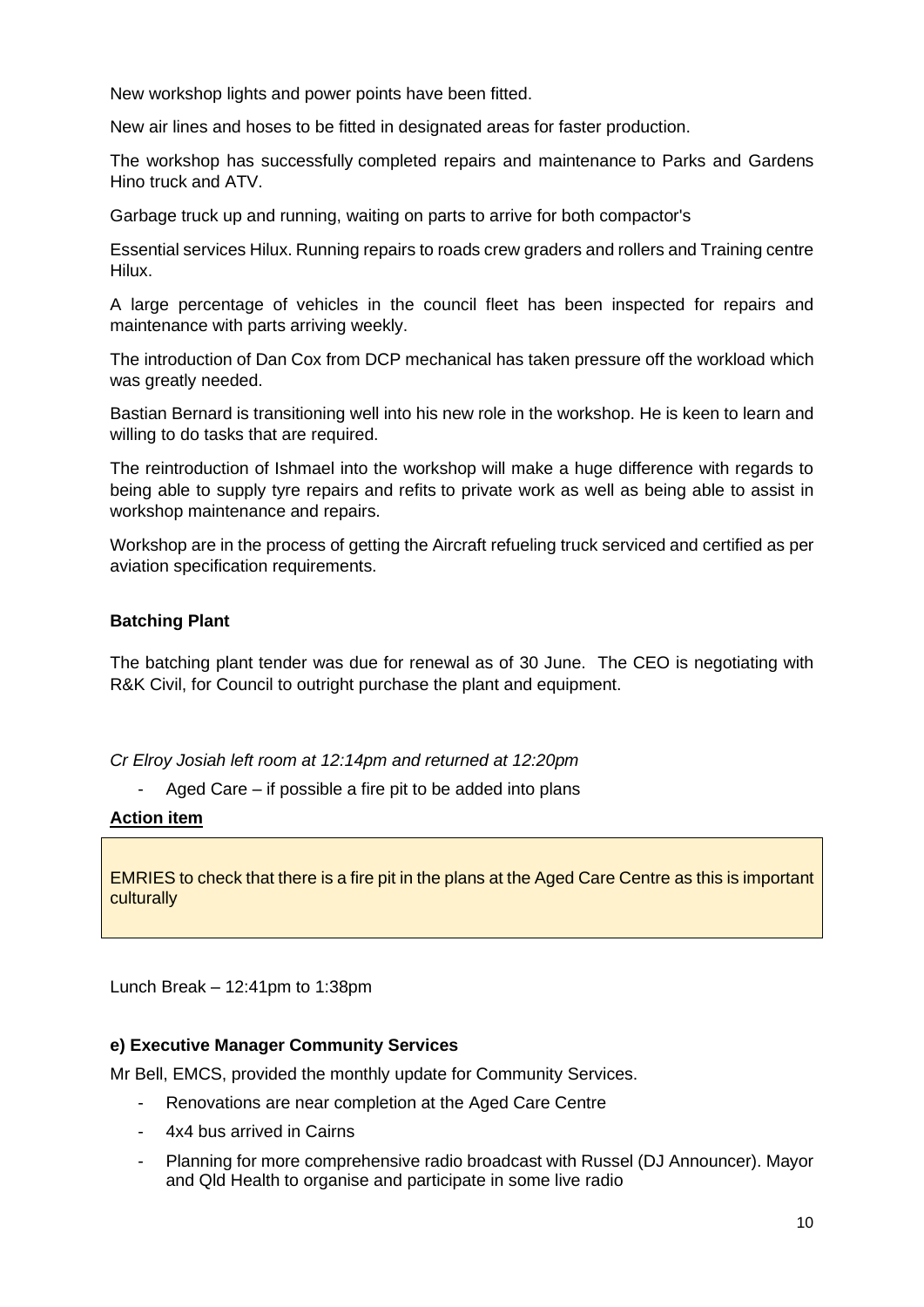- Low numbers for employees turning up to work staffing is low
- Domestic Violence appears to have increased and in turn the Women's Shelter has been more busy
- Men's Group Lunch was organised for the men's group. Cr Elroy & Deputy Mayor Cameron Josiah were present. There was much more engagement being a lunch time event.
- Pool has been closed due to the body in the morgue as some locals believe the noise is disrespectful. Council discussed and advised that it was important for children to still enjoy healthy activities which were beneficial to their social and emotional well-being.
- Cr Stafford has been asked to mention if Council Meetings / council work can be rescheduled on the day of funerals being held. The day of the funeral should only be for sorry business is the view of some residents. Mr Mayor questioned who had requested as historically council had not shut when there was sorry business as it was vital that services were still provided to community members.
- Deputy Mayor Josiah stated that the pool should stay open for the children.
- Council could possibly do an announcement over the radio about pool being open

# **Action Item**

EMCS with EMGO to design a community consultation to gain communities few on swimming pool closure during sorry business

- The pool is getting a new shade sail which may affect pool activity for a few weeks
- New post office assistant is doing well. Additional staff member recruited for Tuesday's as that is the Post Office busiest day

# **f) Executive Manager Human Resources**

Apologies from the Ms Delaney, Executive Manager Human Resources. CEO gave a summary on HR.

Staff numbers: 123

Current advertised Vacancies: 12

Current Workers Compensation Claims: 2

# Key Details

- Current vacancies:
	- o Workshop Manager *interviews conducted*
	- o Senior Mechanic *– interviews conducted*
	- o Building Services Manager *– advertised*
	- o Carpentry Supervisor *– re-advertised*
	- o Business Enterprises Manager *– on hold*
	- o Aged Care Cook *– re-advertised*
	- o NDIS Team Leader *– re-advertised*
	- o Essential Services Officer / Plumbing Apprentice *re-advertised*
	- o Disability Services Team Leader *re*-*advertised*
	- o Community Connector *re-advertised*
	- o Activities Officer *re*-*advertised*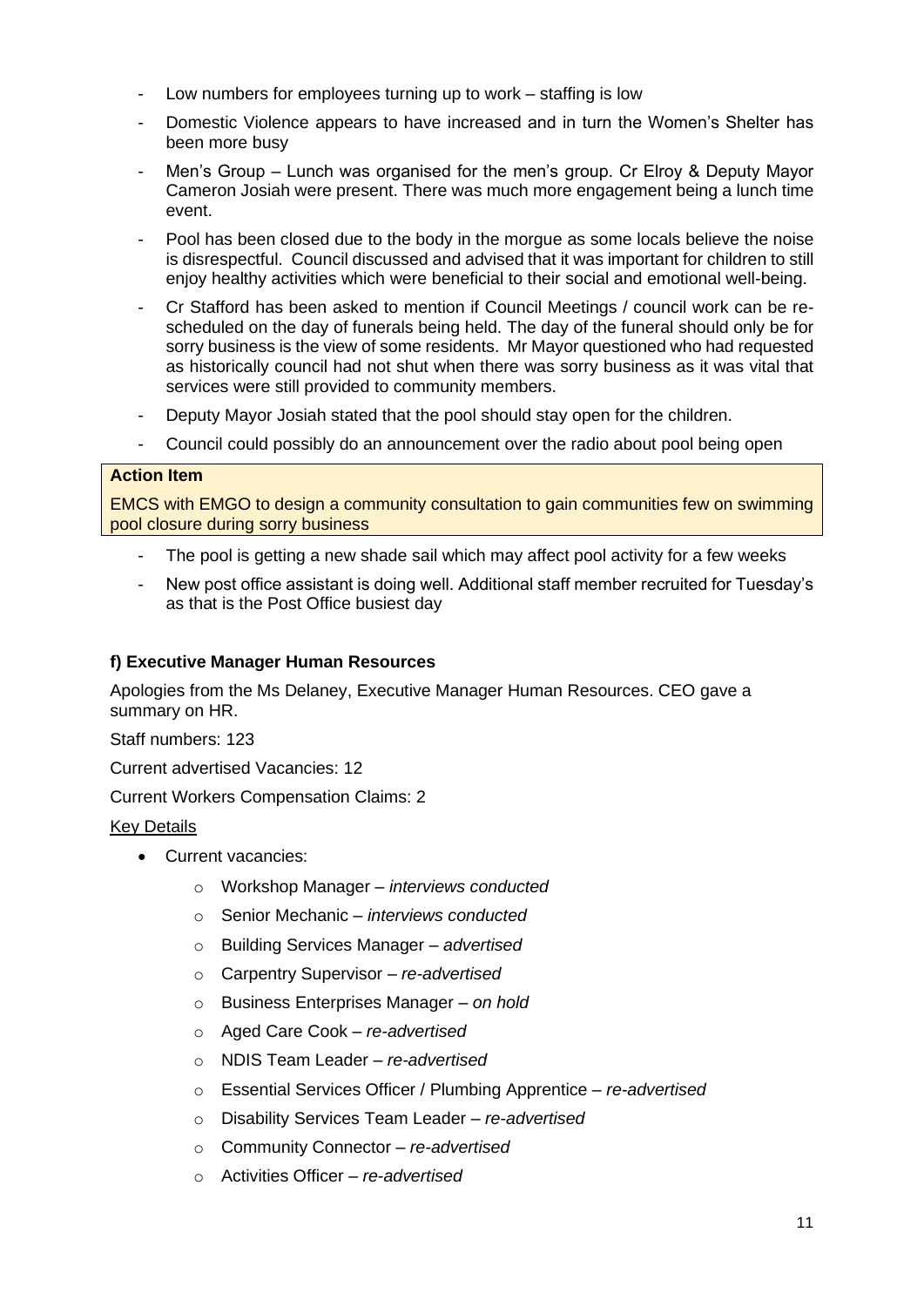- o Bakery Assistant *re advertised*
- New Appointments July:
	- o *Workshop – Bastian Bernard and Ishmael Birchley (Trades Assistants – with the intention of them commencing apprenticeships later this year)*
	- o *DRFA Roads Crew – James Gilbert (team leader) Gerard Malachi (plant operator) Michael Burke (plant operator), Clive Gilbert (operator), Winston Paul (operator), Reubin Gibbo (trades assistant)*

*Reception/Administration Officer Cairns – Joanne Ellis*

- Staffing:
	- o Current staffing numbers by Department (*vacant positions in brackets)*

| <b>Executive</b>                               | $\overline{7}$ | <b>Airport</b>                                                 | 3              |
|------------------------------------------------|----------------|----------------------------------------------------------------|----------------|
| Kowanyama Admin incl<br><b>Community Bus</b>   | 5              | <b>Bakery</b>                                                  | 2              |
| <b>Cairns Admin</b>                            | 9              | <b>Post Office</b>                                             | $\overline{2}$ |
| <b>Building Services</b>                       | 9(1)           | <b>Accommodation</b>                                           | 6              |
| Roads (currently working under<br>DRFA)        | ۰              | <b>Radio Station</b>                                           |                |
| <b>Centrelink</b>                              |                | <b>Women's Shelter</b>                                         | 5              |
| <b>Community Police</b>                        |                | <b>Child Care</b>                                              | 4              |
| <b>Electrical</b>                              |                | <b>Multipurpose Centre</b>                                     | 14             |
| <b>Essential Services</b>                      | 5(1)           | <b>Aged Care Facility</b>                                      | 17(1)          |
| <b>Purchase Store</b>                          | 4              | <b>Land, Sea and Environment</b>                               | 10             |
| Workshop                                       | (2)            | <b>Family Engagement Officer</b>                               |                |
| <b>Parks and Gardens Incl Market</b><br>Garden | 3              | <b>Blue Cafe</b>                                               | 4              |
| <b>NDIS</b>                                    | 2(1)           | <b>Disaster Recovery Funding</b><br><b>Arrangements (DRFA)</b> | 6              |

- Training:
	- o 3 Traineeship positions for 2020/2021 have been requested
	- o First Aid and Snake Handling Training on hold due to poor attendance of staff
	- $\circ$  Ian Butterworth and Michael Leslie will attend Backflow Prevention and Hot Water Systems training in Cairns at the end of August.
- Issues:
	- o Poor attendance continues to be an issue across all areas,
	- o Lack of interest from community members wishing to work'
	- o Disrespectful behaviour from staff members towards supervisors and in Council Enterprises
	- $\circ$  Staff housing is also of concern as there are more vacant positions than available houses

Mr Bell suggested paid work experience for young people to provide them experience in different fields and industries.

Cr Stafford stated that it would be good to find out what young people's interests were. He also suggested that brighter students could be put into a different class. It was discussed that this was a Department of Education consideration.